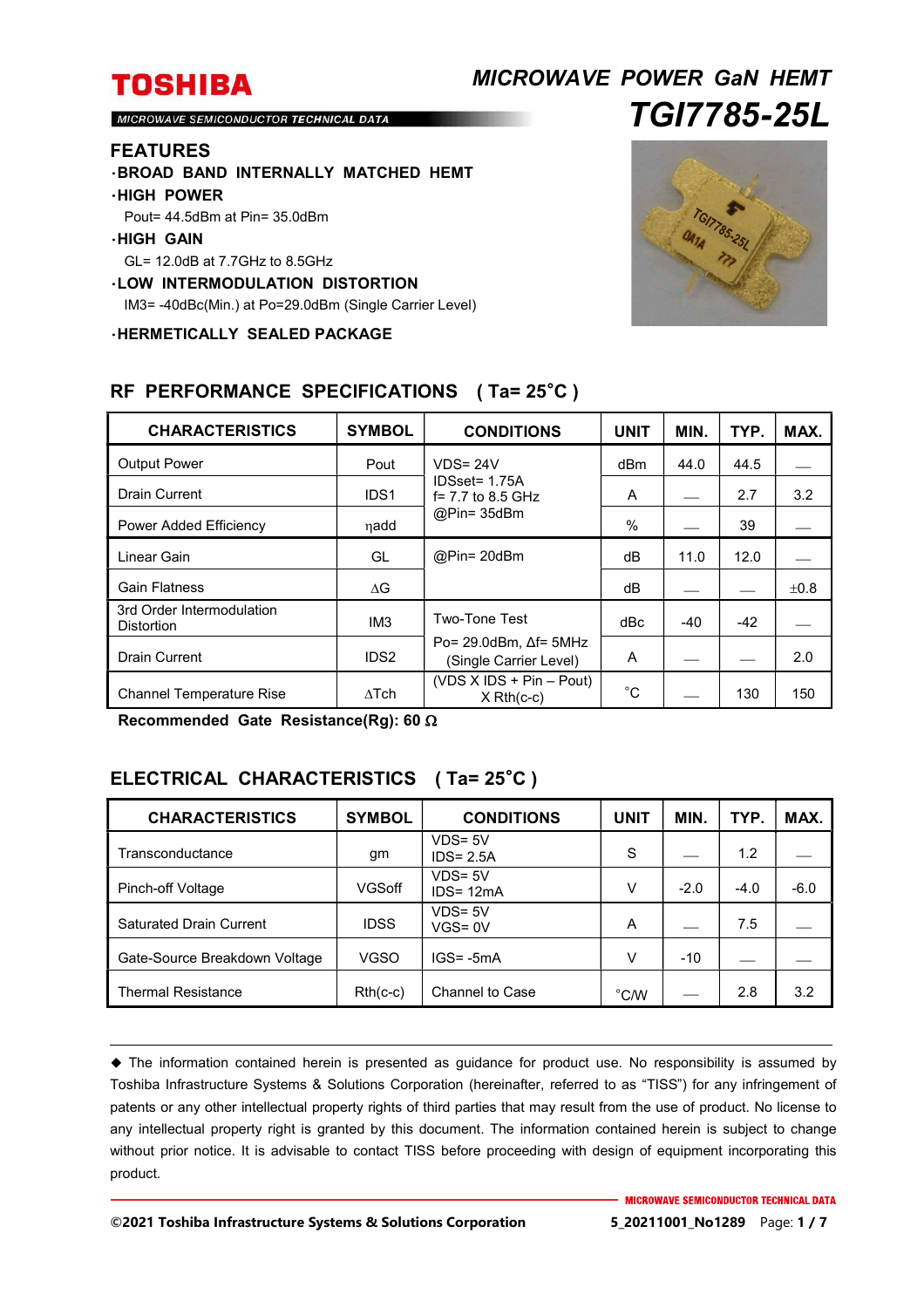MICROWAVE SEMICONDUCTOR TECHNICAL DATA

## **ABSOLUTE MAXIMUM RATINGS ( Ta= 25**°**C )**

| <b>CHARACTERISTICS</b>             | <b>SYMBOL</b> | <b>UNIT</b>  | <b>RATING</b>   |
|------------------------------------|---------------|--------------|-----------------|
| Drain-Source Voltage               | <b>VDS</b>    | v            | 50              |
| Gate-Source Voltage                | <b>VGS</b>    | V            | $-10$           |
| <b>Drain Current</b>               | <b>IDS</b>    | A            | 7.5             |
| Total Power Dissipation (Tc= 25°C) | PT            | W            | 70              |
| <b>Channel Temperature</b>         | <b>Tch</b>    | $^{\circ}$ C | 250             |
| Storage Temperature                | Tstg          | °C           | $-65$ to $+175$ |

## **PACKAGE OUTLINE (7-AA04A)**



## **HANDLING PRECAUTIONS FOR PACKAGE MODEL**

Soldering iron should be grounded and the operating time should not exceed 10 seconds at 260°C or 3 seconds at 350°C.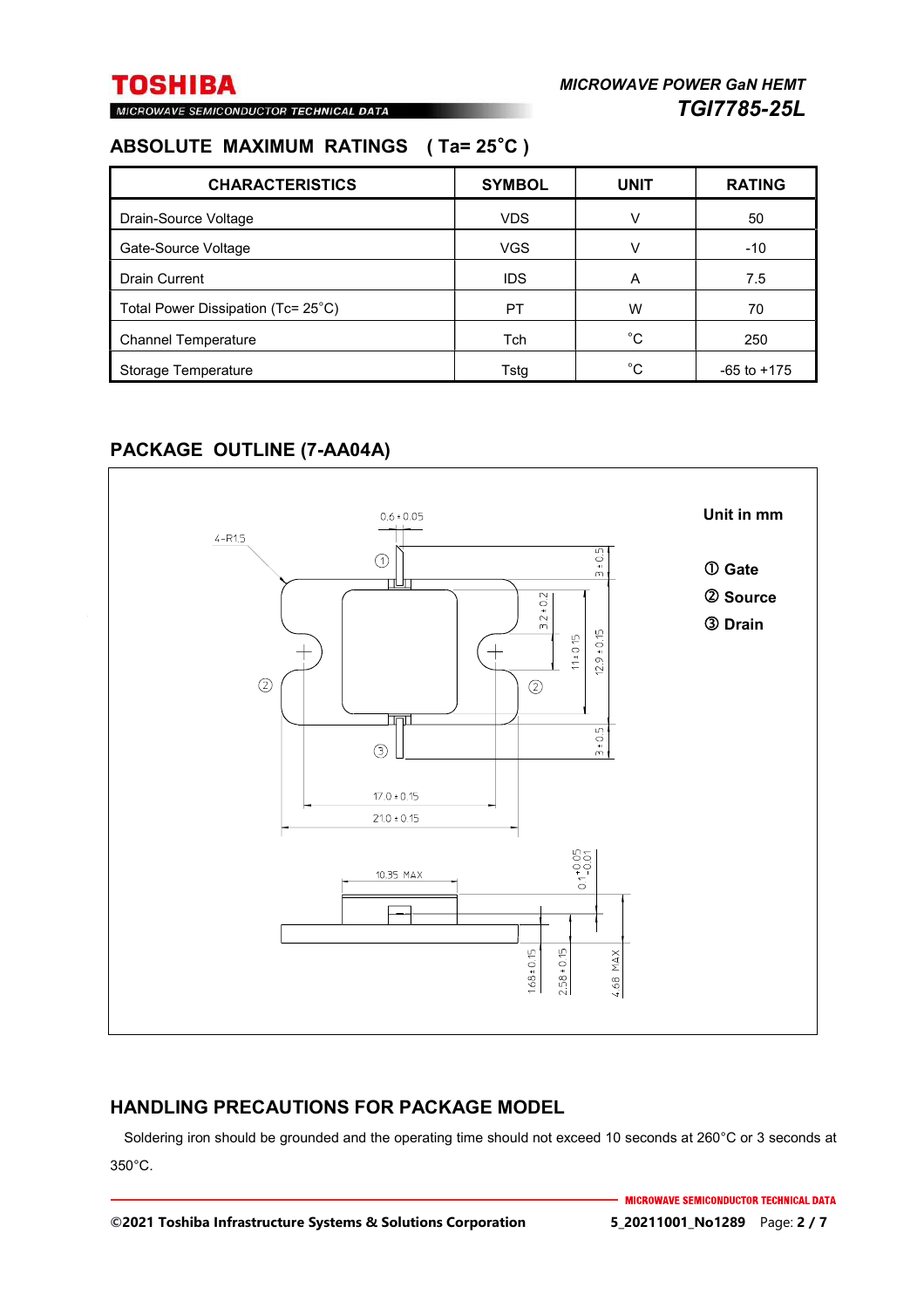*MICROWAVE POWER GaN HEMT TGI7785-25L* 

## MICROWAVE SEMICONDUCTOR TECHNICAL DATA

### ・**Pout , Gain , PAE , IDS vs. Pin**

VDS= 24 V, IDSset= 1.75 A, f= 7.7, 8.1, 8.5 GHz, Ta= +25 ℃





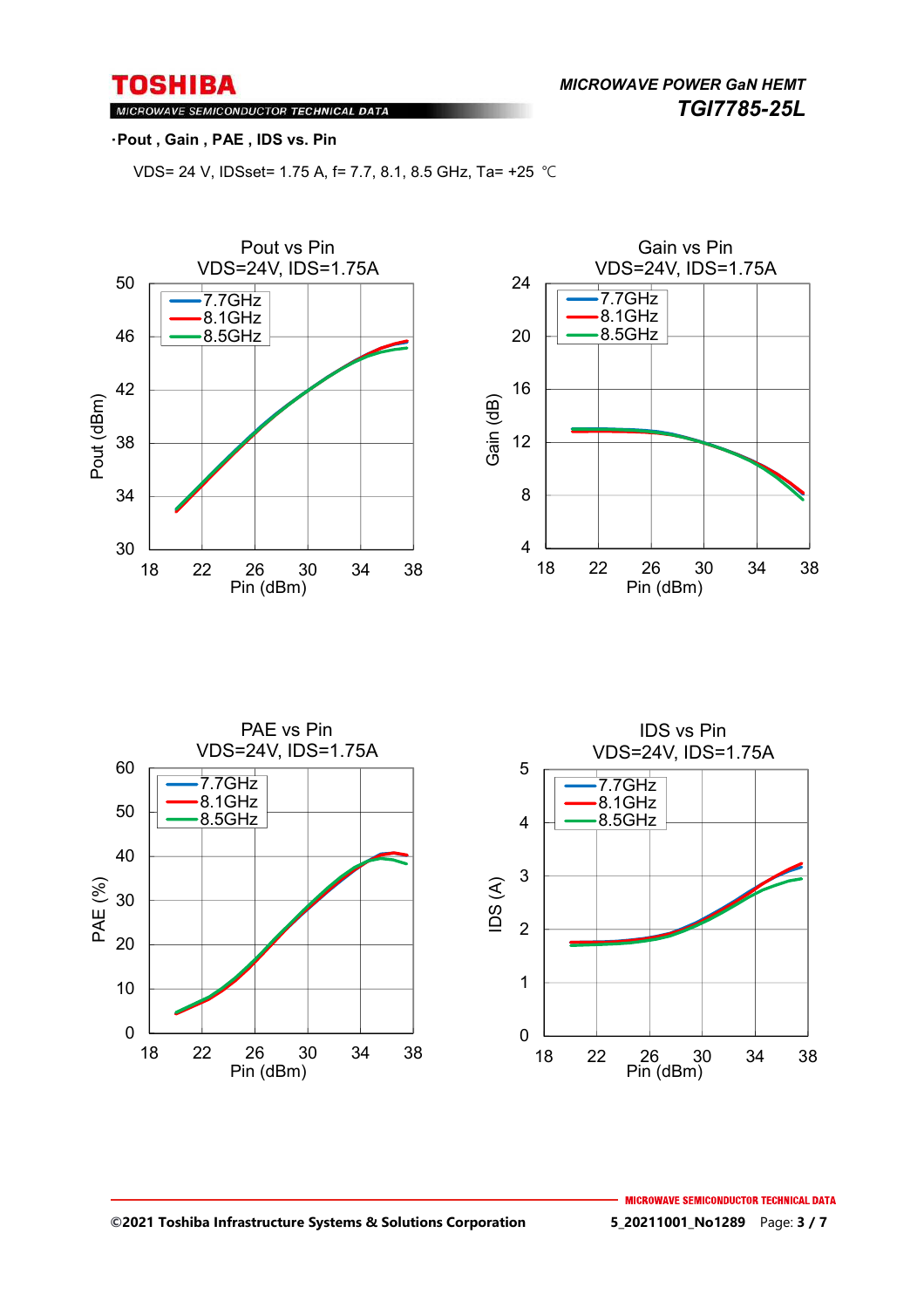MICROWAVE SEMICONDUCTOR TECHNICAL DATA

#### ・**IM3, IM5 vs. Pout**

VDS= 24 V, IDSset= 1.75 A, f= 7.7, 8.1, 8.5 GHz, Δf= 5 MHz , Ta= +25 ℃





#### ・**Pout vs. Frequency**

VDS= 24 V, IDSset= 1.75 A, Ta= +25 ℃



**©2021 Toshiba Infrastructure Systems & Solutions Corporation 5\_20211001\_No1289** Page: **4 / 7**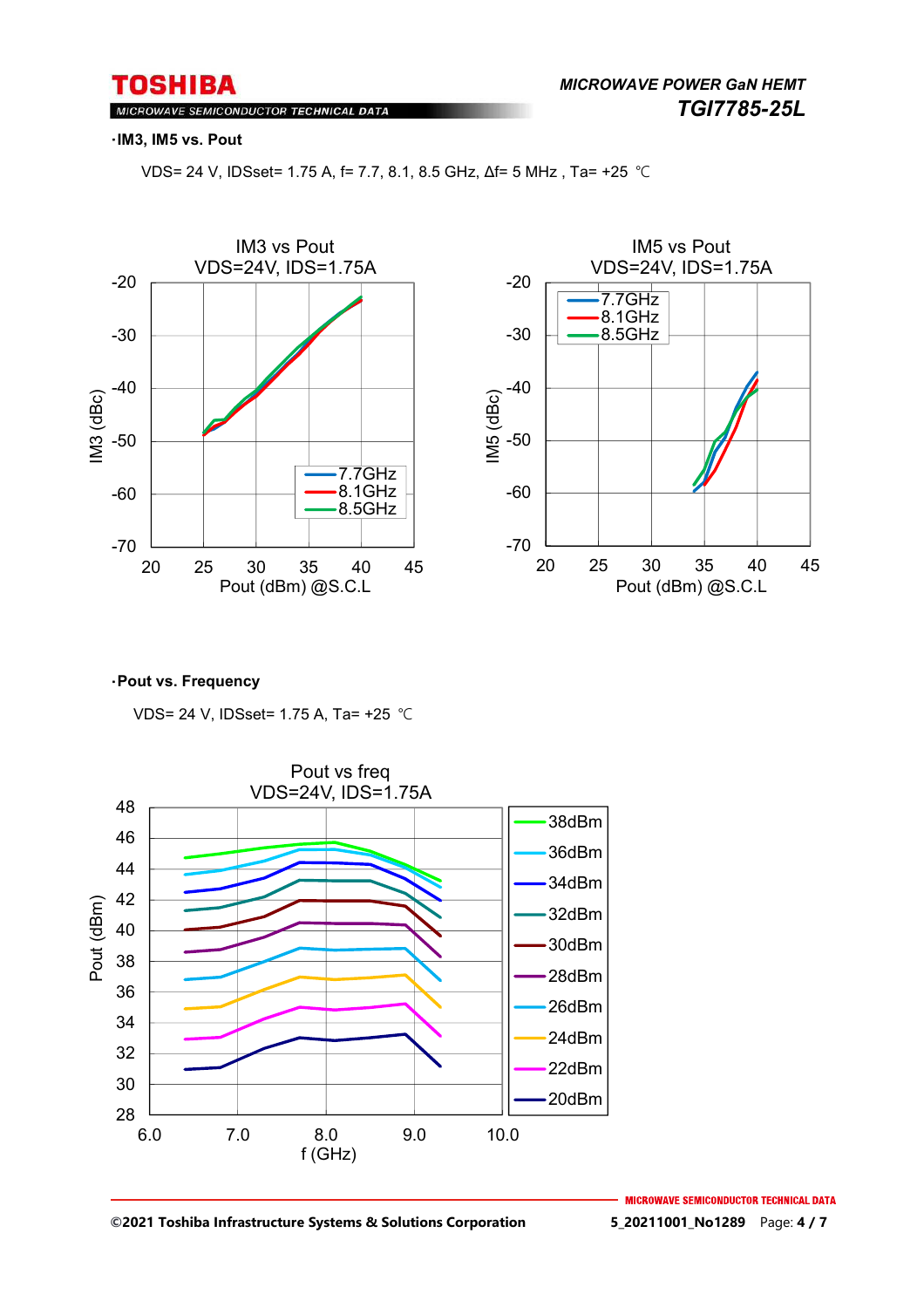*MICROWAVE POWER GaN HEMT TGI7785-25L* 

MICROWAVE SEMICONDUCTOR TECHNICAL DATA

### ・**Pout , Gain , PAE , IDS vs. Pin vs. IDSset**

VDS= 24 V, IDSset= 1.0, 1.75, 2.5 A, f= 8.1 GHz, Ta= +25 ℃





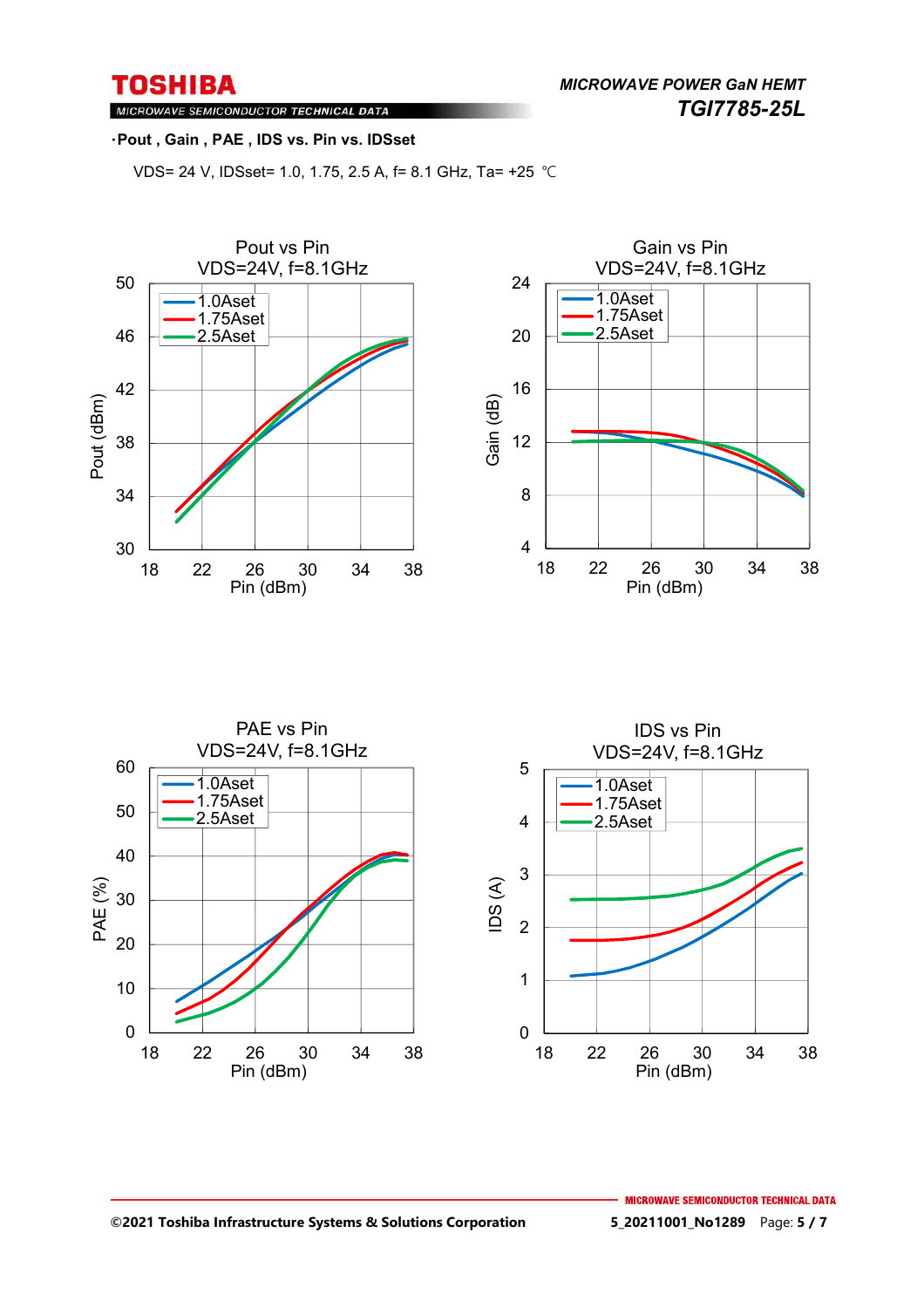#### $M$ ROWAVE SEMICONDUCTOR TECHNICAL DATA

#### ・**S-Parameters**

VDS= 24 V, IDSset= 1.75 A, f= 7.0 to 11.0 GHz, Ta= +25 ℃